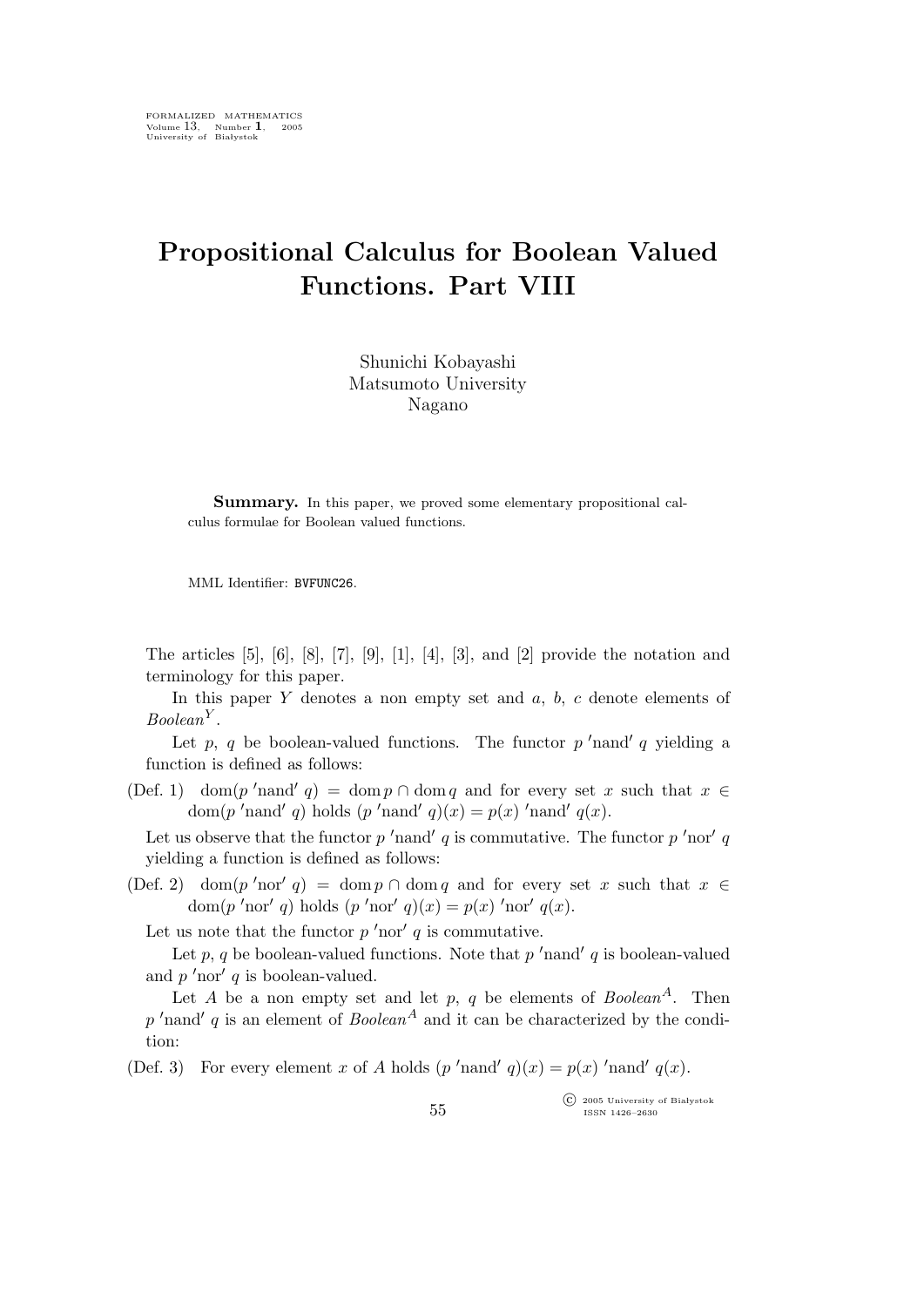Then  $p'$ nor'  $q$  is an element of  $Boolean<sup>A</sup>$  and it can be characterized by the condition:

(Def. 4) For every element x of A holds  $(p'nor' q)(x) = p(x)'nor' q(x)$ .

Let us consider Y and let  $a, b$  be elements of BVF $(Y)$ . Then  $a'$  hand'  $b$  is an element of BVF(Y). Then  $a'$  nor'  $b$  is an element of  $\text{BVF}(Y)$ .

We now state a number of propositions:

- (1)  $a'$  nand'  $b = \neg(a \wedge b)$ .
- (2)  $a'$ nor'  $b = \neg(a \lor b)$ .
- (3)  $true(Y)$ 'nand'  $a = \neg a$ .
- (4)  $false(Y)$  'nand'  $a = true(Y)$ .
- (5)  $false(Y)$  'nand'  $false(Y) = true(Y)$  and  $false(Y)$  'nand'  $true(Y) =$  $true(Y)$  and  $true(Y)$  'nand'  $true(Y) = false(Y)$ .
- (6)  $a'$ nand'  $a = \neg a$  and  $\neg(a'$ nand'  $a) = a$ .
- (7)  $\neg(a'$ nand'  $b) = a \wedge b$ .
- (8)  $a'$ nand'  $\neg a = true(Y)$  and  $\neg(a'$ nand'  $\neg a) = false(Y)$ .
- (9) a 'nand'  $b \wedge c = \neg(a \wedge b \wedge c)$ .
- (10) a 'nand'  $b \wedge c = a \wedge b$  'nand' c.
- (11)  $a'$ nand'  $(b \lor c) = \neg(a \land b) \land \neg(a \land c)$ .
- (12)  $a'$ nand'  $(b \oplus c) = a \wedge b \Leftrightarrow a \wedge c$ .
- (13) a 'nand' (b 'nand' c) = ¬a  $\vee$  b  $\wedge$  c and a 'nand' (b 'nand' c) =  $a \Rightarrow b \wedge c$ .
- (14) a 'nand'  $(b \text{ 'nor'} c) = \neg a \lor b \lor c$  and a 'nand'  $(b \text{ 'nor'} c) = a \Rightarrow b \lor c$ .
- (15)  $a'$ nand'  $(b \Leftrightarrow c) = a \Rightarrow b \oplus c$ .
- $(16)$  $'$ nand'  $a \wedge b = a$  'nand'  $b$ .
- $(17)$ 'nand'  $(a \vee b) = \neg a \wedge \neg (a \wedge b)$ .
- (18)  $a'$ nand'  $(a \Leftrightarrow b) = a \Rightarrow a \oplus b$ .
- $(19)$ 'nand'  $(a \text{ 'nand' } b) = \neg a \lor b$  and  $a \text{ 'nand' } (a \text{ 'nand' } b) = a \Rightarrow b$ .
- (20) a 'nand'  $(a \text{ 'nor' } b) = true(Y)$ .
- (21)  $a'$ nand'  $(a \Leftrightarrow b) = \neg a \vee \neg b$ .
- (22)  $a \wedge b = a'$ nand'  $b'$ nand'  $(a'$ nand'  $b)$ .
- (23) a 'nand' b 'nand' (a 'nand' c) =  $a \wedge (b \vee c)$ .
- (24) a 'nand'  $(b \Rightarrow c) = (\neg a \lor b) \land \neg (a \land c)$ .
- (25) a 'nand'  $(a \Rightarrow b) = \neg(a \land b)$ .
- (26)  $true(Y)$  'nor'  $a = false(Y)$ .
- (27)  $false(Y)$  'nor'  $a = \neg a$ .
- (28)  $false(Y)$  'nor'  $false(Y) = true(Y)$  and  $false(Y)$  'nor'  $true(Y) =$  $false(Y)$  and  $true(Y)$  'nor'  $true(Y) = false(Y)$ .
- (29)  $a'$ nor'  $a = \neg a$  and  $\neg(a'$ nor'  $a) = a$ .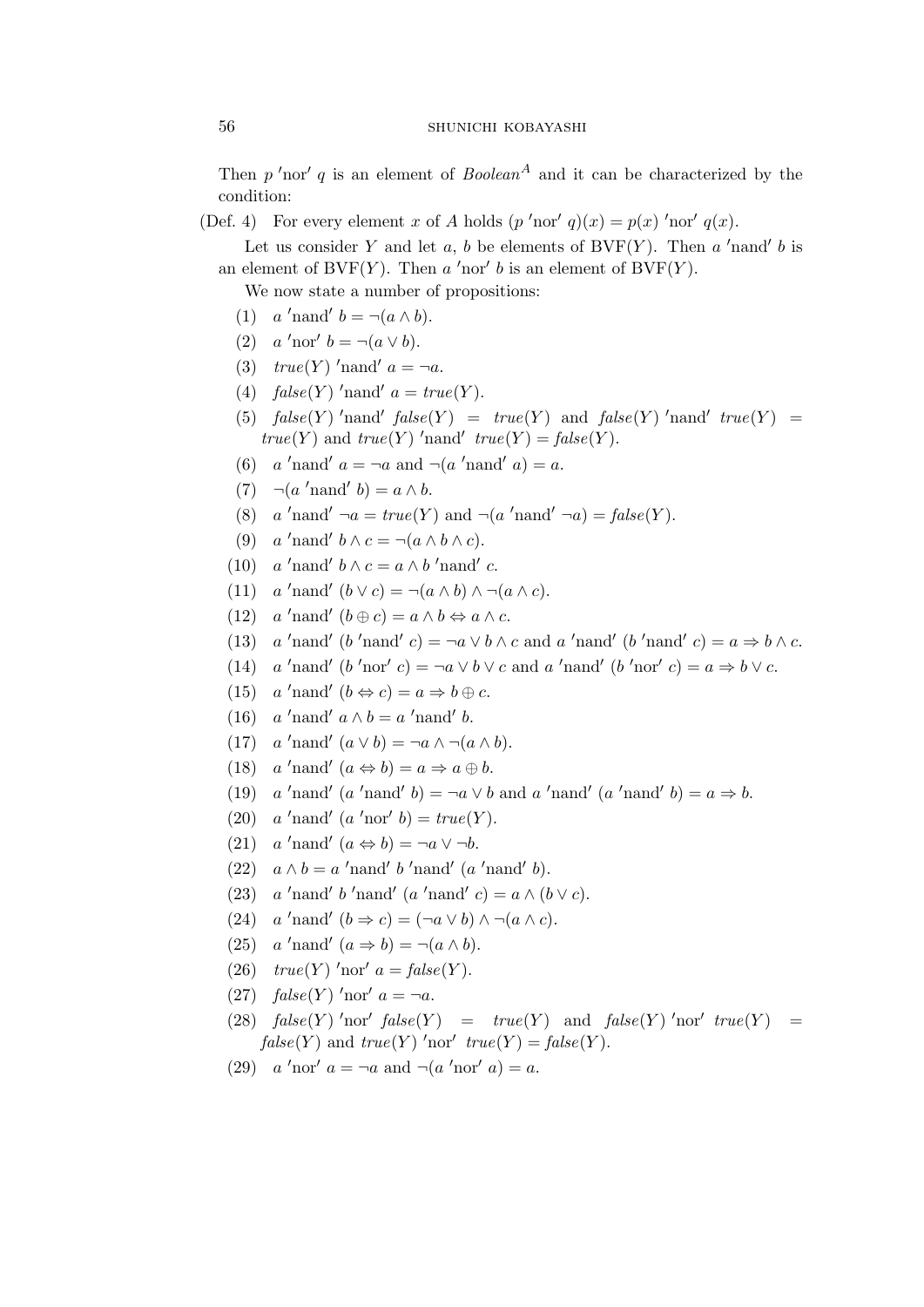```
(30) \neg(a' \text{nor}' b) = a \lor b.
(31)'nor' \neg a = \text{false}(Y) and \neg(a \text{ 'nor' } \neg a) = \text{true}(Y).
(32) \quad \neg a \wedge (a \oplus b) = \neg a \wedge b.(33)'nor' b \wedge c = \neg(a \vee b) \vee \neg(a \vee c).
(34) a'nor' (b \vee c) = \neg(a \vee b \vee c).
(35)'nor' (b \Leftrightarrow c) = \neg a \wedge (b \oplus c).(36)'nor' (b \Rightarrow c) = \neg a \land b \land \neg c.
(37)'nor' (b 'nand' c) = ¬a \wedge b \wedge c.
(38) a'nor' (b'nor' c) = \neg a \wedge (b \vee c).
(39) a'nor' a \wedge b = \neg(a \wedge (a \vee b)).(40) a'nor' (a \lor b) = \neg(a \lor b).
(41) a'nor' (a \Leftrightarrow b) = \neg a \wedge b.
(42)'nor' (a \Rightarrow b) = false(Y).
(43)'nor' (a \text{ 'nand' } b) = \text{false}(Y).
(44) a'nor' (a'nor' b) = \neg a \wedge b.
(45) false(Y) \Leftrightarrow false(Y) = true(Y).
(46) false(Y) \Leftrightarrow true(Y) = false(Y).
(47) true(Y) \Leftrightarrow true(Y) = true(Y).
(48) a \Leftrightarrow a = true(Y) and \neg(a \Leftrightarrow a) = false(Y).
(49) a \Leftrightarrow a \vee b = a \vee \neg b.
(50) a \wedge (b' \text{nand}' c) = a \wedge \neg b \vee a \wedge \neg c.
(51) a \vee (b' \text{mand}' c) = a \vee \neg b \vee \neg c.
(52) a \oplus (b' \text{nand}' c) = \neg a \wedge \neg (b \wedge c) \vee a \wedge b \wedge c.(53) a \Leftrightarrow b'nand' c = a \wedge \neg (b \wedge c) \vee \neg a \wedge b \wedge c.
(54) a \Rightarrow b' nand' c = \neg(a \land b \land c).
(55)'nor' (b 'nand' c) = \neg(a \lor \neg b \lor \neg c).
(56) a \wedge (a'nand' b) = a \wedge \neg b.
(57) a \vee (a'nand' b) = true(Y).
(58) a \oplus (a'nand' b) = \neg a \vee b.
(59) a \Leftrightarrow a'nand' b = a \wedge \neg b.
(60) a \Rightarrow a' nand' b = \neg(a \land b).
(61) a'nor' (a'nand' b) = false(Y).
(62) a \wedge (b' \text{nor}' c) = a \wedge \neg b \wedge \neg c.
(63) a \vee (b \text{ 'nor' } c) = (a \vee \neg b) \wedge (a \vee \neg c).(64) a \oplus (b' \text{nor}' c) = (a \vee \neg (b \vee c)) \wedge (\neg a \vee b \vee c).(65) a \Leftrightarrow b'nor' c = (a \lor b \lor c) \land (\neg a \lor \neg (b \lor c)).
(66) a \Rightarrow b'nor' c = \neg(a \land (b \lor c)).
```